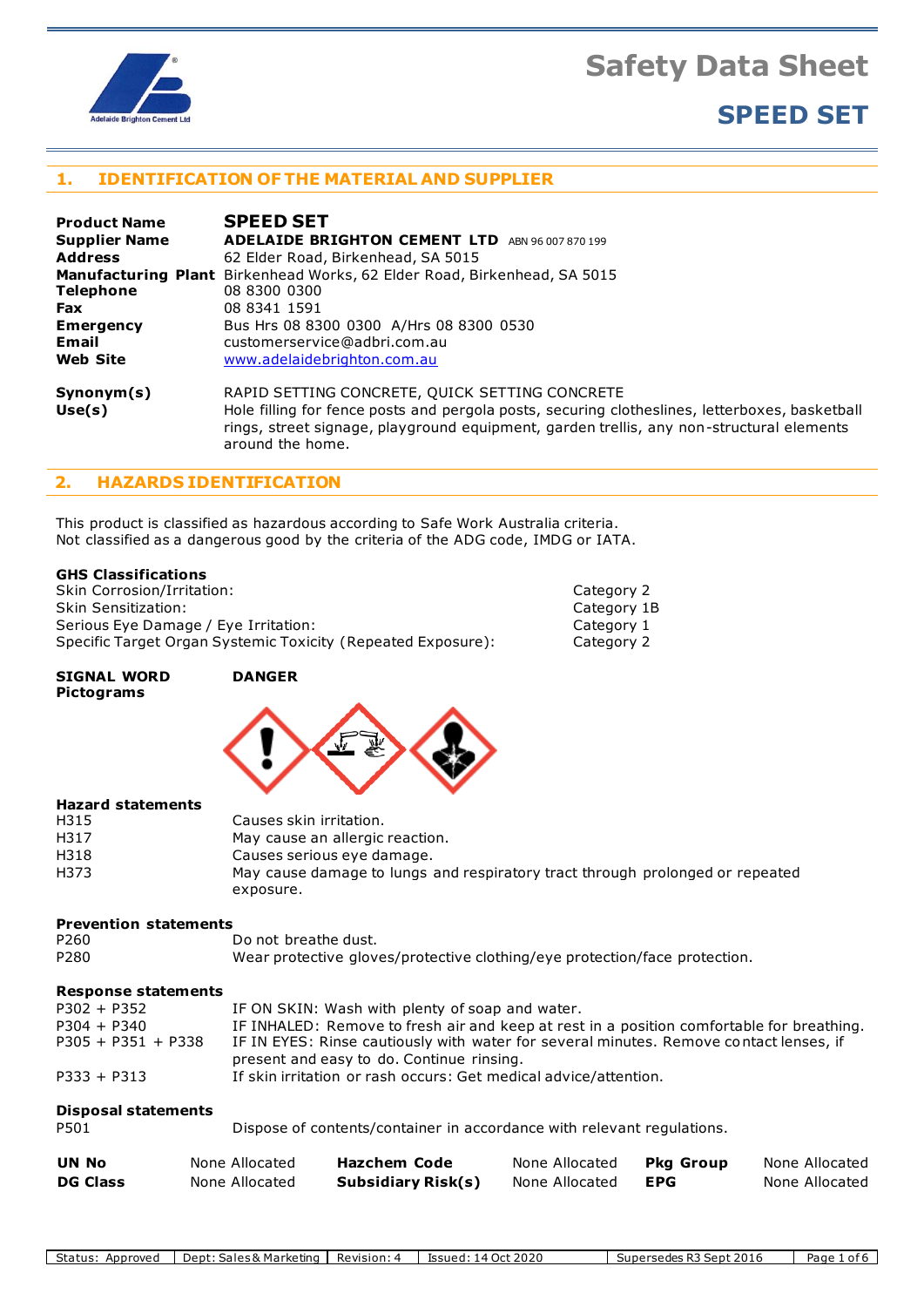

# **SPEED SET**

#### **3. COMPOSITION/INFORMATION ON INGREDIENTS**

A small proportion of the fine dust associated with this product will contain 'Respirable Crystalline Quartz' (RCQ). While the product is wet and being applied as per the directions on the package the amount of airborne RCQ will be minimal but it is still recommended that proper PPE is worn. Once dry any residues, grinding or stro ng abrasive forces may reintroduce RCQ into the air so caution should be taken.

| Ingredient                  | <b>Formula</b>                      | Conc.       | CAS No.    |
|-----------------------------|-------------------------------------|-------------|------------|
| PORTLAND CEMENT             | Not Available                       | $5 - 15%$   | 65997-15-1 |
| FLY ASH                     | Not Available                       | $2.5 - 5\%$ | 68131-74-8 |
| GYPSUM                      | CaSO <sub>4</sub> 2H <sub>2</sub> O | $1 - 3%$    | 10101-41-4 |
| CRYSTALLINE SILICA (QUARTZ) | SiO <sub>2</sub>                    | $50 - 60\%$ | 14808-60-7 |
| HIGH ALUMINIA CEMENT        | Not Available                       | $2 - 5%$    | 65997-16-2 |
| CHROMIUM (VI) HEXAVALENT    | $Cr^{6+}$                           | Trace       | 18540-29-9 |

\*Aggregates used may be siliceous and/or dolomitic stone.

#### **4. FIRST AID MEASURES**

| Eye                         | Flush thoroughly with flowing water for at least 15 minutes and seek medical attention if<br>symptoms persist. If wet cement is splashed into the eyes flush thoroughly with flowing<br>water for 15 minutes and seek urgent medical attention.                                                                                                                                                                                                                                                                          |  |  |  |
|-----------------------------|--------------------------------------------------------------------------------------------------------------------------------------------------------------------------------------------------------------------------------------------------------------------------------------------------------------------------------------------------------------------------------------------------------------------------------------------------------------------------------------------------------------------------|--|--|--|
| <b>Inhalation</b>           | Remove from dusty area to fresh air. If symptoms persist, seek medical attention.                                                                                                                                                                                                                                                                                                                                                                                                                                        |  |  |  |
| <b>Skin</b>                 | Remove heavily contaminated clothing immediately. Wash off skin thoroughly with water.<br>A shower may be required. Seek medical attention for persistant irritation or burning of<br>the skin                                                                                                                                                                                                                                                                                                                           |  |  |  |
| <b>Ingestion</b>            | Rinse mouth and lips with water. Do not induce vomiting. Give water to drink to dilute<br>stomach contents. If symptoms persist, seek medical attention.                                                                                                                                                                                                                                                                                                                                                                 |  |  |  |
| <b>Advice to Doctor</b>     | Treat symptomatically.                                                                                                                                                                                                                                                                                                                                                                                                                                                                                                   |  |  |  |
| <b>First Aid Facilities</b> | Eye wash station.                                                                                                                                                                                                                                                                                                                                                                                                                                                                                                        |  |  |  |
|                             | Additional Information - Aggravated Medical Conditions                                                                                                                                                                                                                                                                                                                                                                                                                                                                   |  |  |  |
| <b>Inhalation</b>           | Over exposure resulting from prolonged and repeated inhalation of dust containing<br>crystalline silica can cause bronchitis, silicosis (scarring of the lung.) It may also increase<br>the risk of scleroderma (a disease affecting the connective tissue of the skin, joints, blood<br>vessels and internal organs) and lung cancer. Epidemiological studies have shown that<br>smoking increases the risk of bronchitis, silicosis (scaring of the lung) and lung cancer in<br>persons exposed to crystalline silica. |  |  |  |
| <b>Skin</b>                 | Prolonged and repeated skin contact with cement in wet concrete, mortars and slurries<br>may result in irritant dermatitis or alkaline burns.                                                                                                                                                                                                                                                                                                                                                                            |  |  |  |

**Eye I**rritating to the eye. If wet cement is splashed into the eye alkaline burns can cause permanent damage.

#### **5. FIRE FIGHTING**

| Flammability                  | Non flammable. Does not support combustion of other materials.                 |
|-------------------------------|--------------------------------------------------------------------------------|
| <b>Fire and Explosion</b>     | No fire or explosion hazard exists.                                            |
| Extinguishing<br>Hazchem Code | Non flammable; use suitable extinguishing agent for surrounding fire.<br>None. |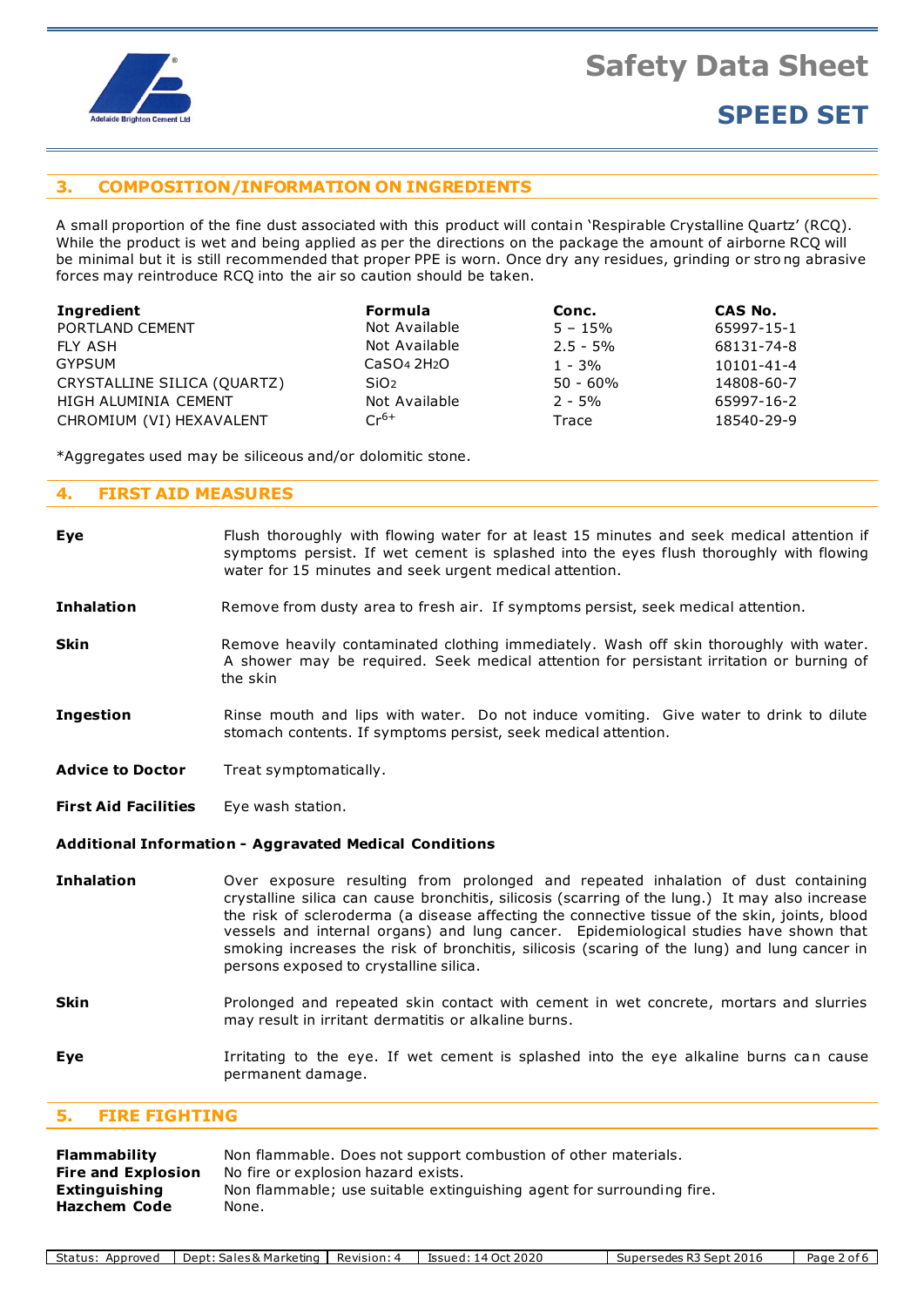

## **SPEED SET**

#### **6. ACCIDENTAL RELEASE MEASURES**

#### **Spillage** If spilt (bulk), contact emergency services if appropriate. Wear dust-proof goggles, PVC/rubber gloves, a Class P2 respirator (where an inhalation risk exists), coveralls and rubber boots. Clear area of all unprotected personnel. Prevent spill entering drains or waterways. Collect and place in sealable containers for disposal or reuse. Avoid generating dust. **Emergency** Follow safety requirements for personal protection under Section 8 Exposure

### **Procedures Controls/Personal Protection.**

#### **7. HANDLING AND STORAGE**

- **Storage** Store off the floor in the original bags in a cool, dry, well ventilated area, removed from excessive moisture and heat. Ensure packages are adequately labelled, protected from physical damage and sealed when not in use.
- Handling Speed Set is supplied in 20 and 30 kg bags. Recognised local safe lifting methods should be used.

Before use carefully read the product label. Use of safe work practices are recommended to avoid eye or skin contact and inhalation. Observe good personal hygiene, including washing hands before eating. Prohibit eating, drinking and smoking in contaminated areas.

wear coveralls. At high dust levels, wear a Class P3 respirator or a Powered Air Purifying

**Property/** Refer to Section 13. **Environmental**

#### **8. EXPOSURE CONTROLS/PERSONAL PROTECTION**

| <b>Ventilation</b>                  | Do not inhale dust/powder. Use with adequate ventilation. Where a dust inhalation<br>hazard exists, mechanical extraction ventilation is recommended. Maintain dust levels<br>below the recommended exposure standard.                                                                                                                                                                                                                                                                                                                                                                            |
|-------------------------------------|---------------------------------------------------------------------------------------------------------------------------------------------------------------------------------------------------------------------------------------------------------------------------------------------------------------------------------------------------------------------------------------------------------------------------------------------------------------------------------------------------------------------------------------------------------------------------------------------------|
| <b>Exposure</b><br><b>Standards</b> | CALCIUM ALUMINATE CEMENT (65997-16-2)<br>ES-TWA: 10 mg/m <sup>3</sup> (Respirable Dust)<br>CHROMIUM (VI) HEXAVALENT (18540-29-9)<br>ES-TWA: 0.05 mg/m <sup>3</sup> (Chromium VI compounds)<br>FLYASH (68131-74-8)<br>ES-TWA: 10 mg/m <sup>3</sup> (Respirable Dust)<br>GYPSUM (10101-41-4)<br>ES-TWA: 10 mg/m <sup>3</sup> (Respirable Dust)<br>PORTLAND CEMENT (65997-15-1)<br>ES-TWA: 10 mg/m <sup>3</sup> (Respirable Dust)<br>SILICA, CRYSTALLINE - QUARTZ (14808-60-7)<br>ES-TWA: 0.05 mg/m <sup>3</sup> (Respirable Dust). Under Model WHS Law adopted in most<br>Australian jurisdictions. |
| <b>PPE</b>                          | Wear dust-proof goggles and rubber or PVC gloves. Where an inhalation risk exists, wear<br>a Class P2 respirator. If there is potential for prolonged and/or excessive skin contact,                                                                                                                                                                                                                                                                                                                                                                                                              |



Respirator (PAPR) with Class P3 filter.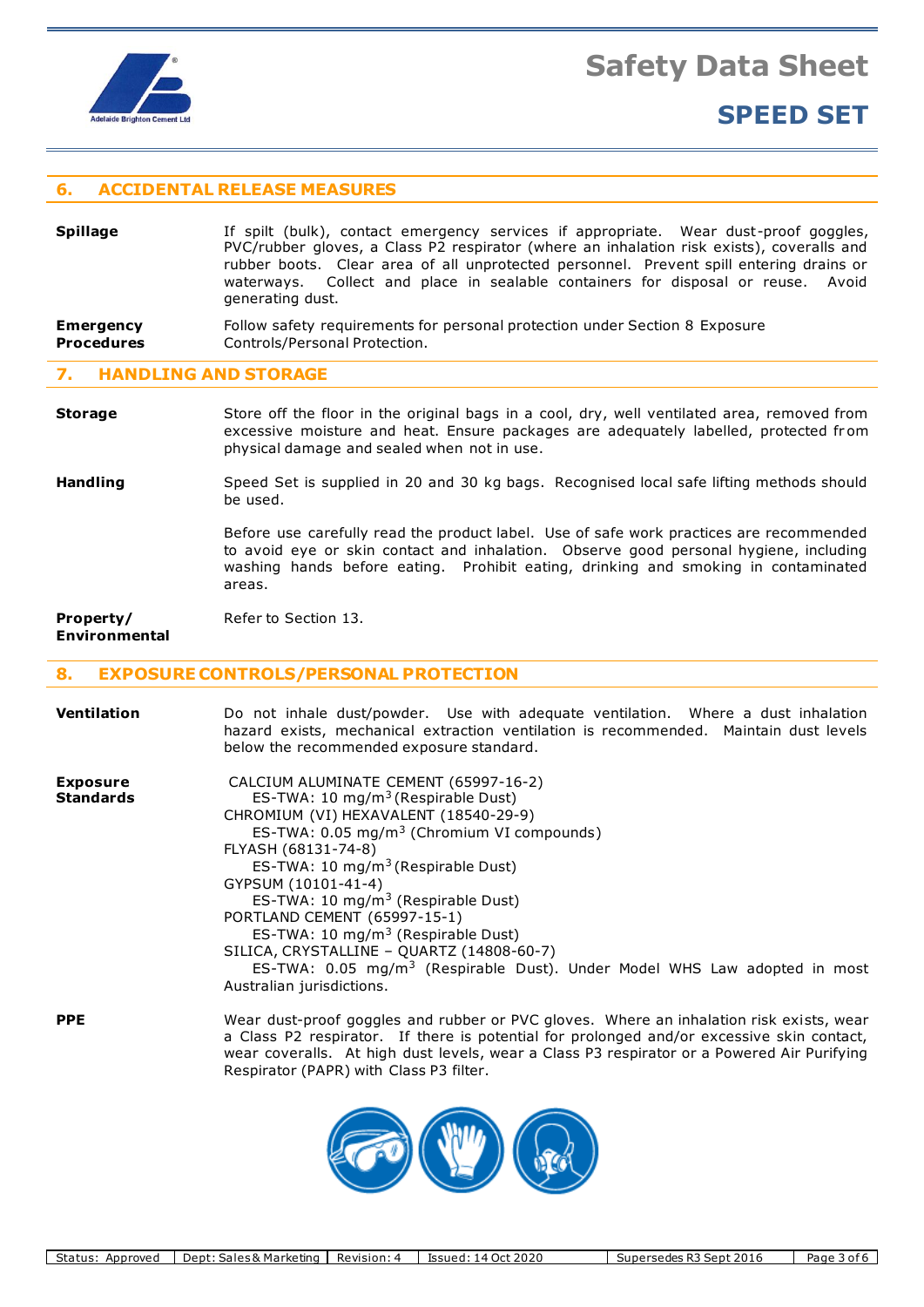

# **SPEED SET**

#### **9. PHYSICAL AND CHEMICAL PROPERTIES**

**Appearance A grey cementitious mixture** containing fine and coarse aggregate with particles up to 10 mm in size. **Odour** Odourless **Specific Gravity** Average Approx 2.3 **Approximately 12 Vapour Pressure** Mot Available **Flammability Flammability** Non Flammable **Vapour Density Not Available <b>Flash Point Flash Point** Mot Relevant **Relevant Boiling Point Not Relevant Relevant Boiling Point** Not Available **Upper Explosion Limit** Not Relevant **Melting Point** Not Available **Lower Explosion Limit** Not Relevant **Evaporation Rate** Mot Available **Autoignition Temperature Bulk Density** Dry 1500 to 1700 kg/m<sup>3</sup> Compacted (cast) 2250 - 2400 kg/ $m<sup>3</sup>$ **Particle Size** Up to nominal 10 mm

**Solubility (water)** Slight, hardens on mixing with water

### **10. STABILITY AND REACTIVITY**

**Chemical Stability** Chemically Stable

**Conditions to Avoid** Keep free of moisture

**Incompatible** Incompatible with oxidising agents (eg hypochlorites), ethanol, acids (eg hydrofluoric acid) **Materials** and interhalogens (eg chlorine trifluoride). Water contact may increase product

**Decomposition** Unlikely to evolve toxic gases when heated to decomposition.

### **Products**

#### **Hazardous Reactions** None

#### **11. TOXICOLOGICAL INFORMATION**

**Acute Toxicity** No known toxicity data available for this product.

**Eye I**rritant upon contact with dust. Over exposure may result in pain, redness, corneal burns and ulceration with possible permanent damage.

- **Inhalation** Irritating to the respiratory system, causing coughing and sneezing. Over exposure may result in severe mucous membrane irritation and bronchitis. Hexavalent chromium is reported to cause respiratory sensitisation, however due to the trace amount present, a hazard is not anticipated under normal conditions of use. Crystalline silica can cause silicosis (lung disease) with chronic over exposure, however due to low levels present and product application, adverse health effects are not anticipated.
- **Skin I**rritating to the skin. Prolonged and repeated contact with powder or wetted form may result in skin rash, dermatitis and sensitisation.
- **Ingestion** Slightly corrosive. Ingestion may result in burns to the mouth and throat, with vomiting and abdominal pain. Due to product form, ingestion is not considered a likely exposure route.
- **Mutagenicity** Insufficient data available for this product to classify as a mutagen.

**Carcinogenicity** Speed Set is not classified as a carcinogen by NOHSC. Crystalline silica and hexavalent chromium compounds are classified as carcinogenic to humans (IARC Group 1), however due to low levels present and product application, the criteria for classification is not met.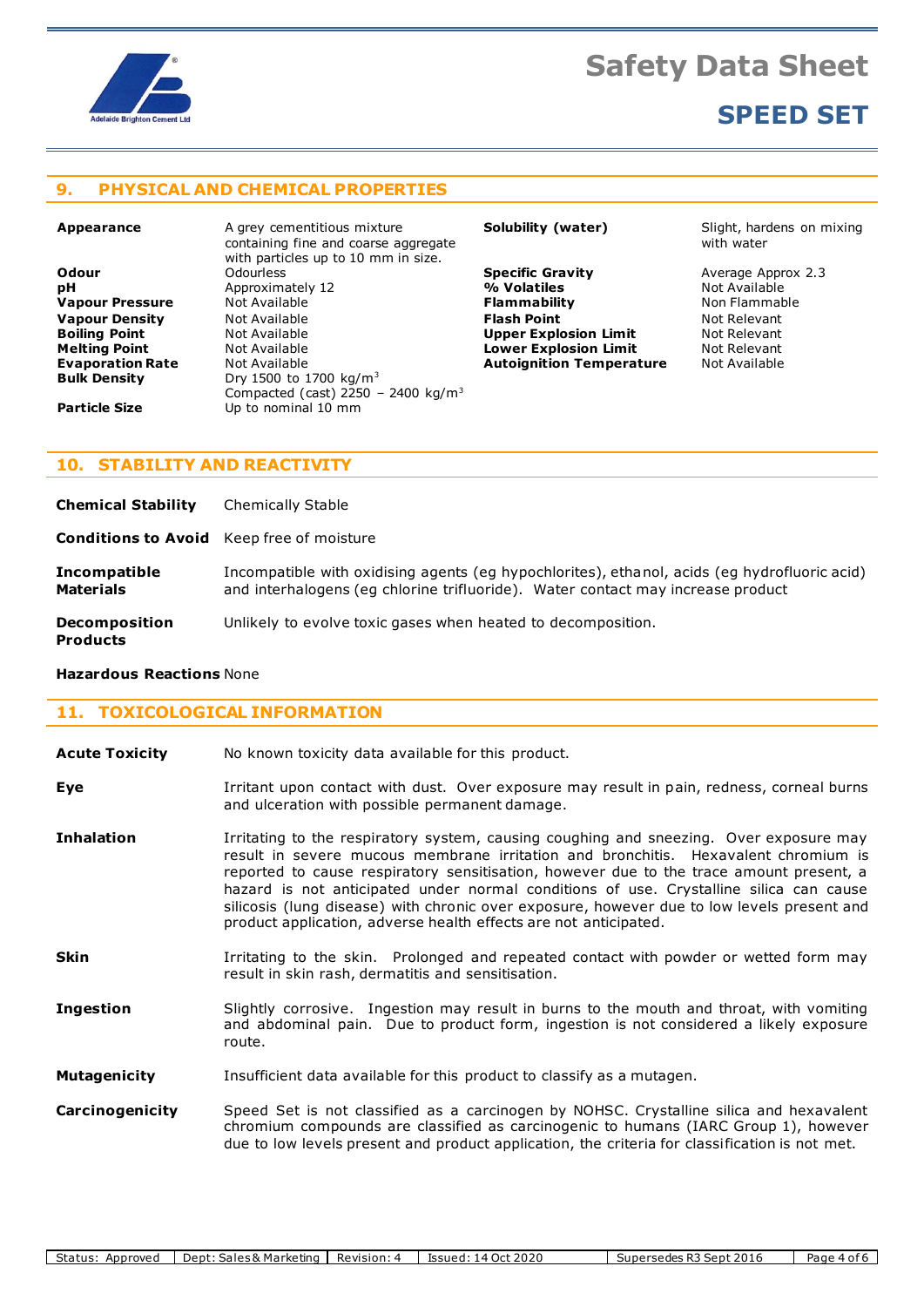

**Degradability**

**Safety Data Sheet**

# **SPEED SET**

#### **12. ECOLOGICAL INFORMATION**

**Toxicity Product forms an alkaline slurry when mixed with water. This product is non toxic to** aquatic life forms when present in cured solid form.

**Persistence &** Product is persistent and would have a low degradability.

**Mobility in soil** A low mobility would be expected in a landfill situation.

#### **13. DISPOSAL CONSIDERATIONS**

- Waste Disposal Reuse or recycle where possible. Alternatively, ensure product is covered with moist soil to prevent dust generation and dispose of to an approved landfill site. Contact the manufacturer for additional information.
- Legislation **Dispose of in accordance with relevant local legislation. Keep out of sewer and stormwater** drains.

#### **14. TRANSPORT INFORMATION**

Not classified as a dangerous good by the criteria of the ADG Code.

Drivers of trucks transporting bagged product should ensure that the bags are properly restrained.

| <b>Shipping Name</b> | None Allocated |                     |                |            |                |
|----------------------|----------------|---------------------|----------------|------------|----------------|
| UN No                | None Allocated | <b>Hazchem Code</b> | None Allocated | Pka Group  | None Allocated |
| <b>DG Class</b>      | None Allocated | Subsidiary Risk(s)  | None Allocated | <b>EPG</b> | None Allocated |

#### **15. REGULATORY INFORMATION**

**Poison** A poison schedule number has not been allocated to this product using the criteria in the **Schedule** Standard for the Uniform Scheduling of Drugs and Poisons (SUSDP). **AICS** All chemicals listed on the Australian Inventory of Chemical Substances (AICS).

#### **16. OTHER INFORMATION**

**Additional** CEMENT CONTACT DERMATITIS: Individuals using wet cement, mortar, grout or concrete **Information** could be at risk of developing cement dermatitis. Symptoms of exposure include itchy, tender, swollen, hot, cracked or blistering skin with the potential for sensitisation. The dermatitis is due to the presence of soluble hexavalent chromium.

> IARC – GROUP 1 – PROVEN HUMAN CARCINOGEN. This product contains an ingredient for which there is sufficient evidence to have been classified by the International Agency for Research into Cancer as a human carcinogen. The use of products known to be human carcinogens should be strictly monitored and controlled.

> RESPIRATORS: In general the use of respirators should be limited and engineering controls employed to avoid exposure. If respiratory equipment must be worn ensure correct respirator selection and training is undertaken. Remember that some respirators may be extremely uncomfortable when used for long periods. The use of air powered or air supplied respirators should be considered where prolonged or repeated use is necessary.